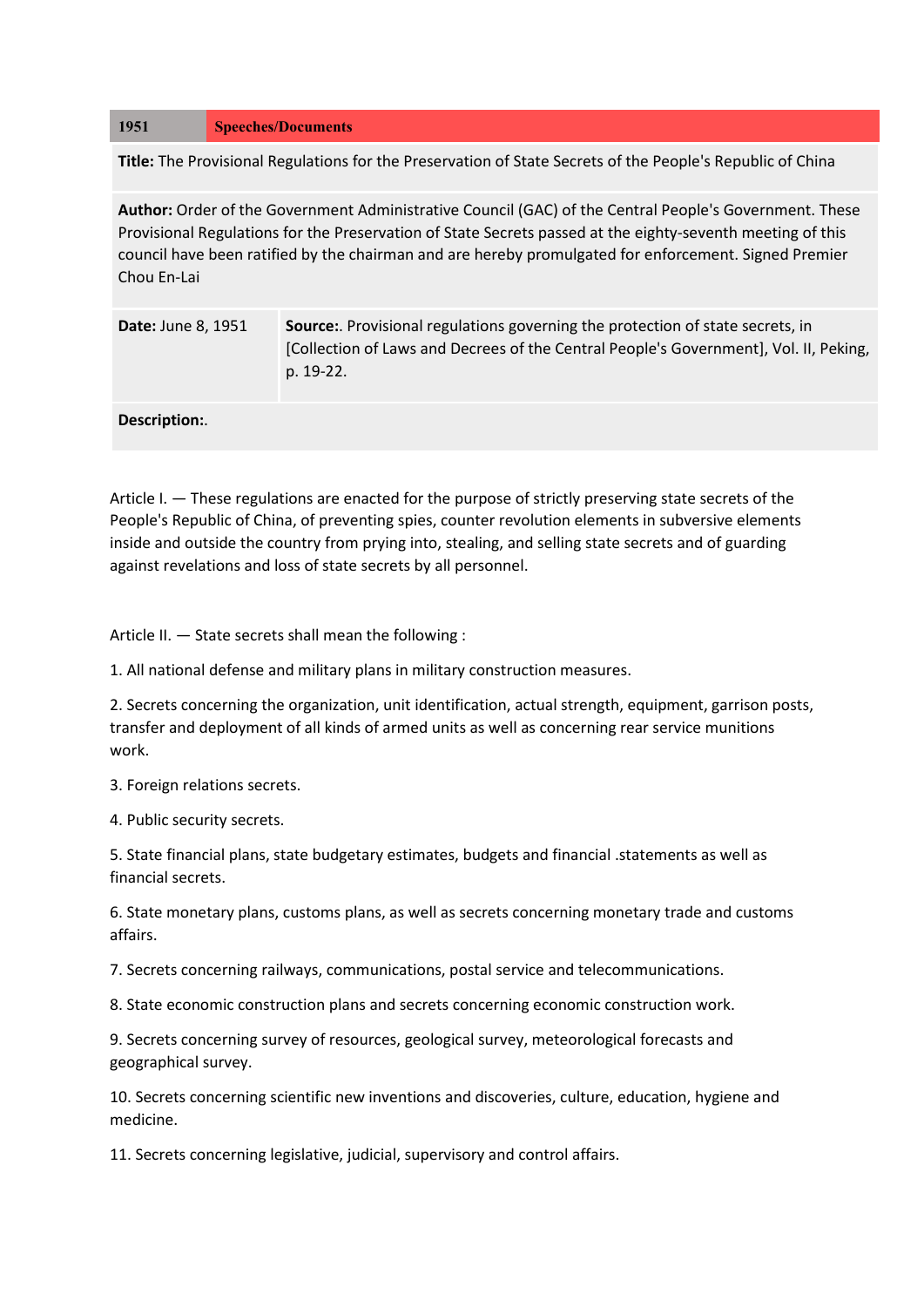12. Secrets concerning affairs of nationalities and overseas Chinese.

13. Secrets concerning internal organization and personal affairs.

14. Archives, secret codes, seals and all kinds of documents, telegrams, correspondence, reference materials, statistics, figures, charts, books, etc., relative to state secrets.

15. All organizations, warehouses and premises relative to state secrets.

16. All state affairs not yet decided upon or decided upon but not yet promulgated.

17. Other state affairs that are required to be kept secret

Article III. — Concrete items and general scope of state secrets shall be decided upon and promulgated by the state administrative council of the Central People's Government in the case of those relative to administration and by the People's Revolutionary Military Council of the Central People's Government in the case of those relative to national defense and military affairs. In case local preservation of secrets is specifically called for supplementary provisions may be made by local governments and reported to superior organs for file.

Article IV. — All grades of people's governments and armed units are required to set up security organizations to take charge of security work under organizational rules to be separately provided.

All democratic parties and groups, peoples, bodies, organs, schools, factories, enterprises, mines and warehouses may according to their respective needs establish a state secret preservation system and security organization.

Article V. — Personnel of all grades of people government, armed units, democratic parties and groups, peoples, bodies, organs, schools, factories, enterprises, mines and warehouses must strictly preserve state secrets. In accordance with specific conditions, all organizational units should from time to time conduct necessary propaganda and education among the masses concerning the preservation of state secrets. In regard to places where great secrecy should be maintained, the people may be organized by local governments to take security measures and security compacts may be signed and carried out through mutual supervision.

Article VI. — Working personnel in charge of and undertaking the preservation of state secrets must be really reliable ones fully and strictly examined and selected by the personnel departments.

Article VII. — A close control and check system must be established and necessary material equipment supplied in connection with the copying, correlating, printing, sealing, mailing, delivery, reading custody, destruction and filing of telegrams, documents, reference materials, statistics relative to state secrets.

Article VIII. — In the case of important conferences, the attending personnel should be determined according to work needs and should be subject to screening and approval by a definite organ. Strict check and security education must be conducted in regard to personnel assisting in the work of the conference. Guards must be closely posted around conference halls. Documents of the conference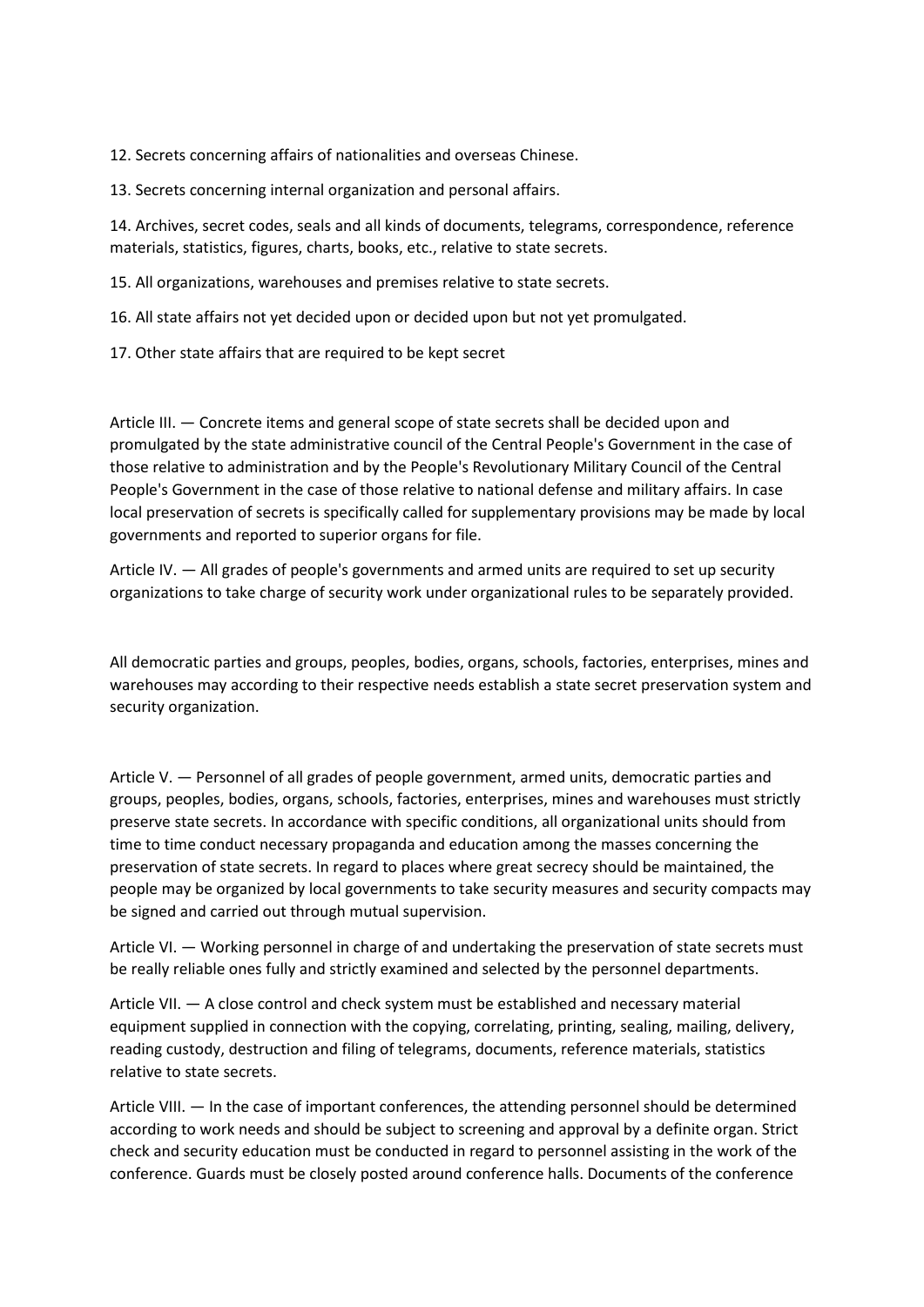must be examined and approved by persons in charge before printing and distribution and should be recalled after the conference unless permission has been granted and may not be copied without permission. Even documents which need not be handed back must be clearly recorded. No individual person may take minutes without permission. It is not permitted to disclose to outside persons proceedings of the conference. When the proceedings of the conference require to be circulated then it is necessary to appoint special persons to take charge of circulating the documents and also necessary to determine the contents of the documents to be circulated and the person who will receive the documents.

Article IX. — Secret codes used by all grades of People's Government shall be compiled under a unified plan and approved for use by the GAG of the Central People's Government and the security departments of the Administrative Regions People's Government (MAC). The secret code used by all grades of armed units shall be compiled under a unified plan and approved for use by the People's Revolutionary Council of the Central People's Government and the security departments of first grade military district commands and field army headquarters.

Article X. — In case of various grades of People's Governments and armed units find it necessary to set up radio stations, the government must report the matter grade by grade to the GAC of the Central People's Government or the Administrative Regions People's Government (MAC) for approval. The military must report the matter grade by grade to the central staff of the People's Revolutionary Military Council of the Central People's Government or the first NSIEN military-district command or field army headquarters for approval.

Article XI. — In regard to publications and reporting of news, articles and reference materials relative to state secrets, measures for publication shall be worked out under a uniform plan by the GAC of the Central People's Government in the case of those falling within the scope of administration and by the People's Revolutionary Military Council of the Central People's Government in the case of those falling within the scope of military affairs.

All news articles and reference materials published in newspapers and magazines and broadcast by radio stations shall not divulge state secrets. All news agencies, newspapers, broadcasting stations and publishing agencies should formulate security and examination measures in connection with publications of news articles and reference materials.

Article XII.— All publications put out by the organizational units in the administrative system are subject to approval respectively of the GAC of the Central People's Government and the Administrative Regions People's Government, All publications put out by the organizational units in the military system are subject to approval respectively of the general staff and the general political department for the People's Revolutionary Military Council as well as of the first grade military district commands or headquarters and political department of field army. The above publications may not publish state confidential documents or disclose state secrets and should be subject to security examination by the competent authorities before printing.

Article XIII. — Any of the following acts shall be condemned as counter revolutionary and shall be punished in accordance with the regulations for the punishment of counter revolutionaries.

1. Selling state secrets to enemies inside and outside the country.